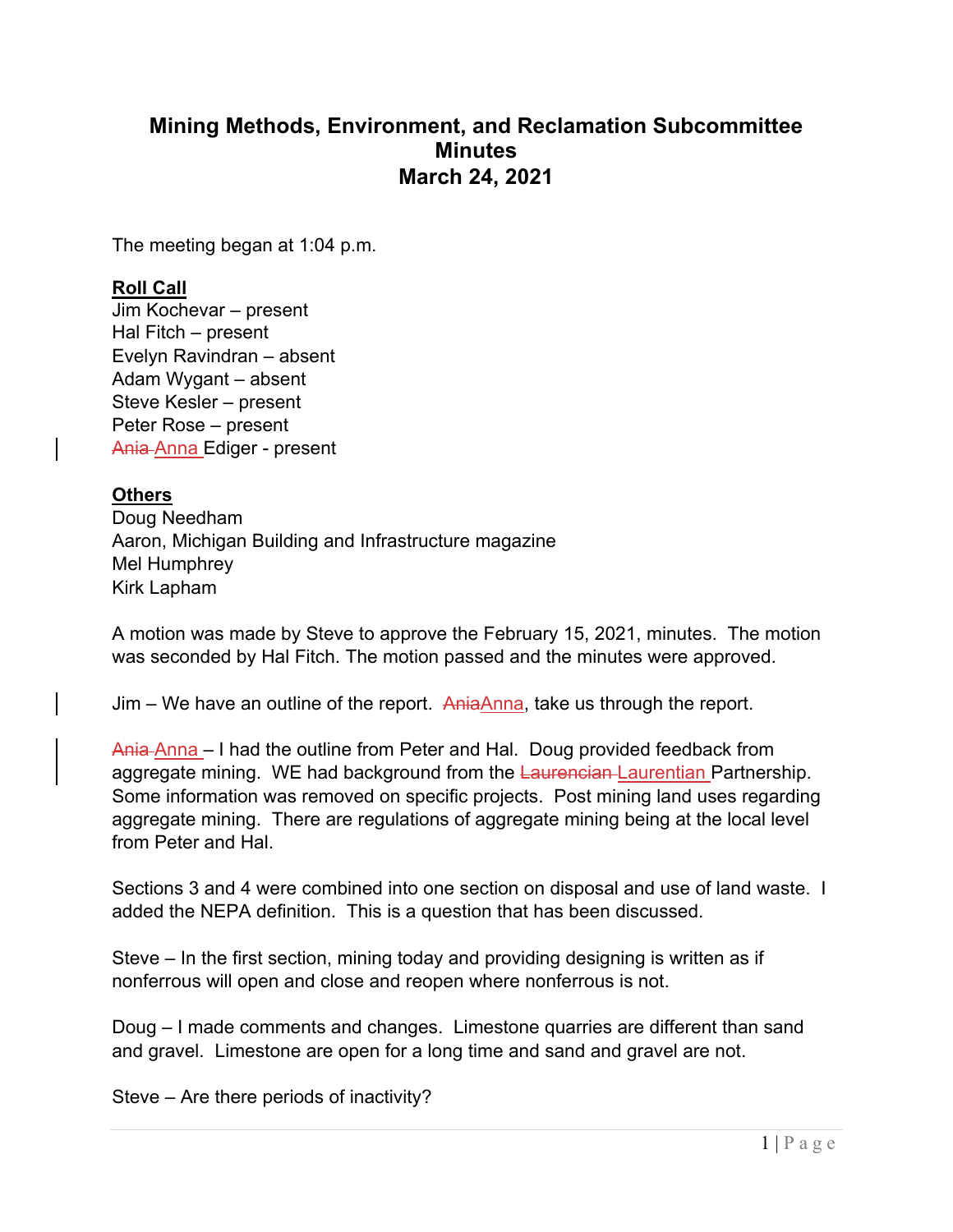Doug – yes.

Steve – Deposit is defined by property boundaries. If they change, you would have more deposits.

Doug – yes.

Peter – I don't know if that's what we are saying. There are no lower grade materials they will go back to.

Doug – This is the reclamation. We can focus on once we have a subdivision or golf course, but we don't have anyone else going back.

Steve – Reclamation is possible; mineral deposits are not completely mined. This is our opportunity to educate people who don't think about mining.

Doug – We had operations that we thought were done and have gone back in with newer equipment. It depends on the market demand to try to get the product out.

Adam – Reclamation is to make sure land is usable afterwards. We need to educate people. Even though it's reclaimed, each area is different. I am making the point that reclamation considers both secondary land use and what's left behind.

Jim – We could make the statement in front of the agenda. Here are nuances prior to closure. It could be a generation of closure.

Adam – Closures are different between mining industries.

Hal – One gravel mine to another can be a big difference in how you want to reclaim it. It needs to be flexible whether alternative use or mining.

Jim – Aggregates are regulated from jurisdiction to jurisdiction. This is a bigger conversation. Ania Anna and I will recraft that.

Adam – We could have a couple of categories like reclamation such as mine waste and disposal. I will help tailer tailor this. Full value of mining we can flush out.

Hal – Best management practices we need to focus on. We can't mandate if you need to coordinate with a regional authority.

Adam – My mind goes there. Tailings and waste sites we can educate the public on. Manganese was tossed to the side. There are opportunities for tailings. Beyond